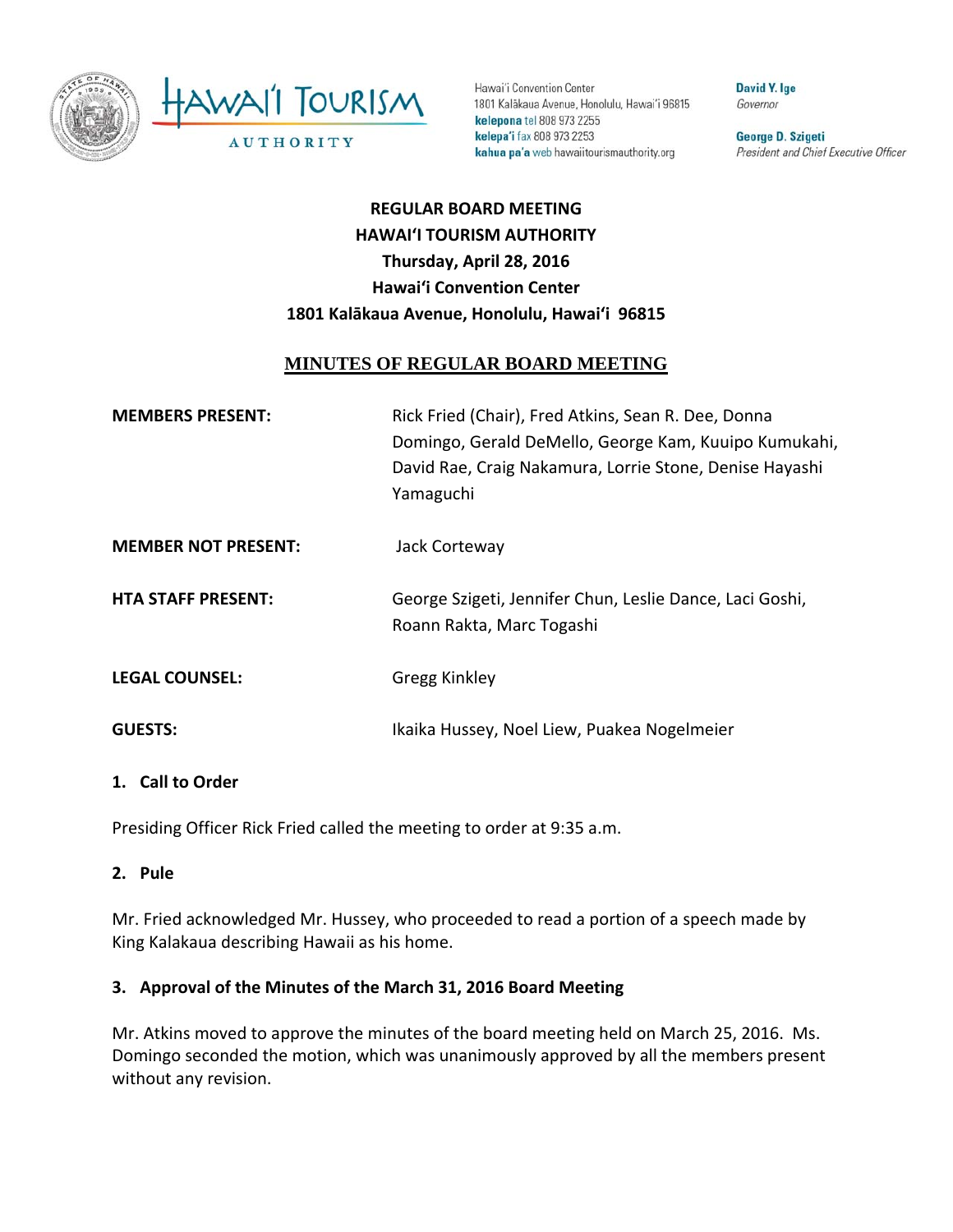## **4. Review of Recent and Upcoming Permitted Interactions**

There was no report of any permitted interactions by any board member.

## **6. Presentation and Discussion by Dr. Puakea Nogelmeier Regarding Hawaiian Culture and Hawaii as a Visitor Destination**

(Mr. Fried took this agenda item out of order.)

Ms. Kumukahi introduced Dr. Nogelmeier, who has been a lifelong teacher of the Hawaiian language, especially in the area of Hawaiian language translation. He is currently at the University of Hawaii's Institute of Hawaiian Language Research & Translation ("Institute").

Mr. Nogelmeier noted that the revitalization of the Hawaiian language "is remarkable" after been given only a 10 year life span. Native Hawaiians did not want to have its language translated because of a fear of losing the language. After noting that in the beginning there were no "real books" written in Hawaiian, he dedicated his energy to create "real books" by starting a Hawaiian newspaper. The Hawaiian language is now "the most printed language than in any other Pacific islands combined." We now need to "create a bridge from the Hawaiian language to the new generation." Consequently, he created a nonprofit "to start in motion this initiative."

He further noted that government agencies, such as the weather service, have used historical data recorded in the Hawaiian language to help understand current trends. He discussed how the historical information regarding how Hawaii viewed itself may assist the HTA Board to know how it can be part of the Hawaiian culture. He used as an analogy the image of a person taking lychee from a tree the person does not own and noted "tourism is currently viewed as taking something it does not own." Instead, tourism should be viewed as fostering or investing in the Hawaiian culture instead of "taking" from it. Tourism should "invest in generating or developing the Hawaiian culture and not promoting it." One way to foster or be part of the Hawaiian culture is to support the initiatives of the Institute. It is his "hope" that within 5‐10 years, HTA would be able to change its "relationship" with the Hawaiian culture as "an investor or generator."

Mr. Fried asked that based on what Mr. Nogelmeier knows now, what "avenue would you use to learn the Hawaiian language." Mr. Nogelmeier responded that with numerous resources currently available, such as compact disks, it is best to learn the Hawaiian language in the "privacy of your own home." Hawaiian is "easy to learn, but hard to learn well." Although the University of Hawaii is the best way to learn Hawaiian, "any portal is a doorway to the Hawaiian language"

## **5. Report of the CEO Relating to the HTA's Programs**

Mr. Szigeti congratulated Ms. Kumukahi for recently been appointed as the Manager of Hawaiian Culture & Community Relations at the Hyatt Regency Waikiki Beach Resort & Spa. He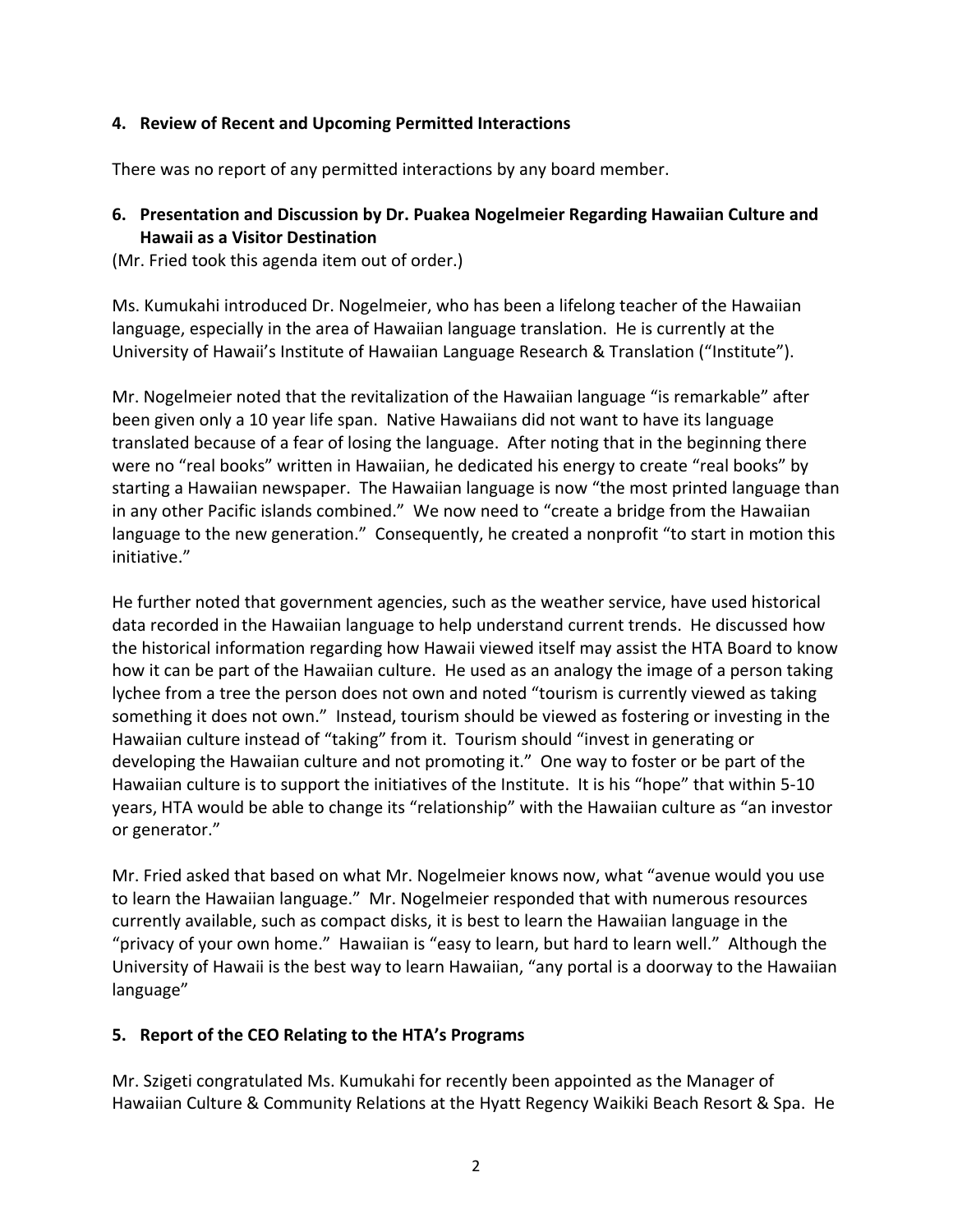proceeded to discuss his appearances at various functions promoting Hawaiian cultural programs. He referred to the CEO Report previously distributed to Board members and asked the Board to contact any staff member to discuss any questions or request further information regarding any HTA program.

#### **7. Presentation and Discussion of Market Insights and Current Market Conditions**

Mr. Fried acknowledged Ms. Chun, who referred to a handout entitled "Market Insights‐March 2016" and dashboards of key performance indicators (KPI) in each major market area. The handouts were previously distributed to the Board for consideration. She highlighted the KPIs for all the major market areas by noting that for March we were "up across the board for all measures."

In response to a question from Mr. Dee regarding a "forecast for the rest of the year," Ms. Chun stated there would be "modest growth" in the later part of the year as was originally projected by HTA. There will be "softness in daily spend" and in the Canada and North America markets.

Mr. Szigeti noted that various events, such as the Rim of the Pacific Exercise ("RIMPAC"), the 70th Annual Pearl Harbor Attack memorial, and the Art Hawaii event, would make 2016 a good year. Mr. Dee requested staff to provide more "color" or education on those events, such as "where they are staying and expenditures." Mr. Rae added that the LANPAC Symposium & Exposition meeting would also be held in 2016.

Mr. Szigeti stated we could not be sure of where visitors are staying. Ms. Chun noted that the visitor survey would be revised for the end of 2016 to recognize whether visitors are staying with friends, relatives or other categories of accommodations, such as hostels and rental. Currently, a category stated as "Other" is listed in the survey under type of occupancy and will need to be expanded.

Mr. Atkins questioned the year‐over‐year (YOY) rate (%) for arrivals on Maui as reflected in the March 2016 KPI Dashboard for the U.S. West market. The YOY rate was stated as 62.6%. Ms. Chun initially expressed the belief that it should have been 6.26% but will need to "check."

In response to a request from Mr. Atkins for an update on HTA's support of the Charity Walk, Mr. Szigeti stated that there would need to be "more discussion" on this matter.

## **8. Presentation, Discussion and Approval of HTA's Financial Reports**

Mr. Togashi reported that he is requesting Board approval of the financial reports for February 2016 previously distributed at the March meeting. The March 2016 financial reports are available online at the HTA's 365 website and have been distributed to the Board members at this meeting.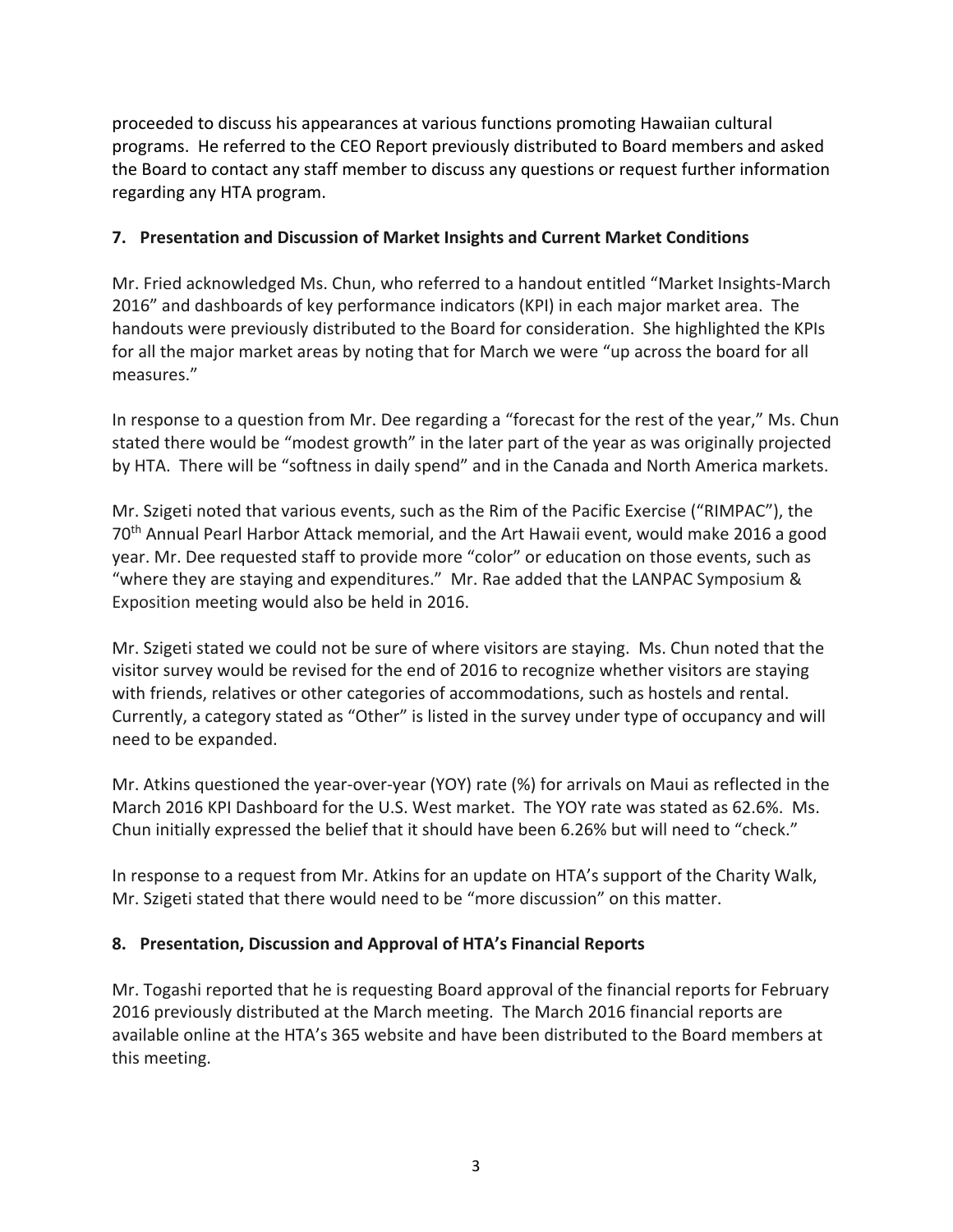Mr. Nakamura moved to approve the financial reports for February 2016. Mr. DeMello seconded the motion, which was unanimously approved by all the Board members present without any objection.

In response to a question from Mr. Fried, Mr. Togashi reported that the FY 2017 HTA budgets would be presented in May. Individual meetings between staff and Board members to discuss staff's proposed budget would subsequently be scheduled. It is staff's hope to present the budget for the board's final approval in June.

# **9. Presentation and Discussion by AEG Regarding an Update of Hawaii Convention Center Recent Activities**

Ms. Liew was acknowledged and provided a PowerPoint presentation entitled "April 2016 HTA Board of Directors Update." In regards to a "facility update," she reported that the convention center maintained a 30% occupancy rate year to date. The months of March, April and May would reflect occupancy primarily of "local events." In regards to gross revenues, Ms. Liew reported that the convention center was \$80,000 "shy of a \$1 million mark" for gross revenues in March. AEG is continuing to make improvement on reducing its net loss each month.

In regards to food & beverage, Ms. Liew reported that there was a 41% "flow through" year to date, which was ahead of budget and expects to see improvement from business booked in September. She also reported on 19 events scheduled in May and these events reflect a "good mix of offshore and local events." Ms. Liew reported that the return on investment as of March was \$14.0, which was an improvement of \$4 over last month.

Finally, Ms. Liew provided a sales update by reporting on the groups that "closed" in March and the anticipated groups to close in April or May. She noted that Art Hawaii had closed in April. It is anticipated that the event will book 40,800 room nights over three years. Ms. Stone requested information on the past history in Hawaii and other states in bringing this type of event to Hawaii. Mr. Rae asked whether the event will just be a showing of art or will art also be sold. He expressed concern of a "questionable past." Ms. Liew responded that the requested information would be provided at the next Board meeting.

# **10. Presentation and Discussion by AEG Regarding an Update of Sales Initiatives and Hawaii Convention Center Performance**

Ms. Liew reported that AEG had no new information to report regarding its sales initiatives at this time.

# **11. Adjournment**

Mr. Rae moved to adjourn the meeting. Ms. Stone seconded the motion, which was unanimously approved by all the Board members present.